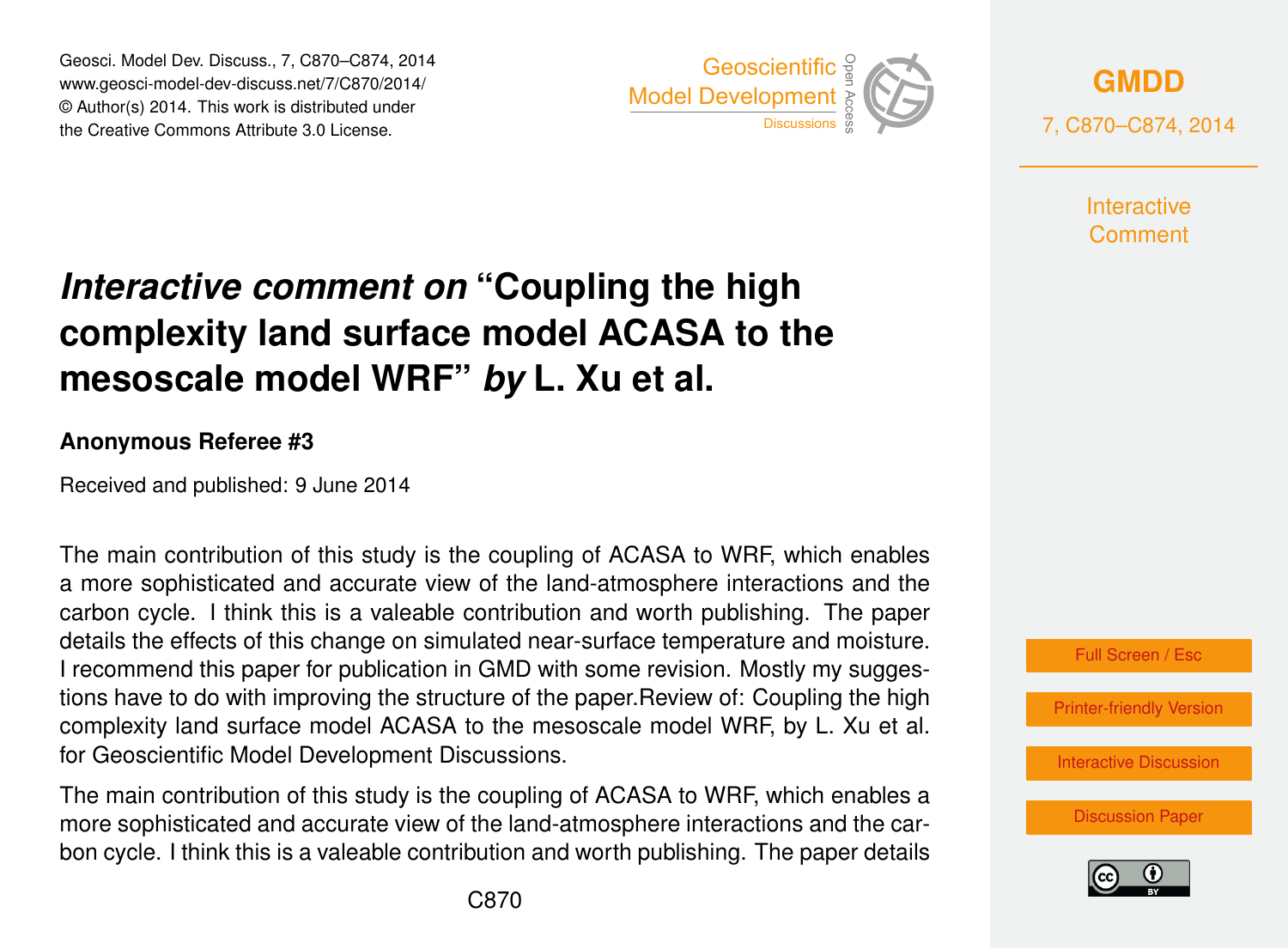the effects of this change on simulated near-surface temperature and moisture. I recommend this paper for publication in GMD with some revision. Mostly my suggestions have to do with improving the structure of the paper.

General Comments: 1. I suggest the Introduction be made more concise and include some more recent references. I am not sure if the necessity of land surface models should be so thoroughly discussed and defended, it makes the Introduction uncessesarily long in my opinion. For example, the majority of earth system models/coupled GCM now use land models with interactive carbon cycles (see for example Table 2 in Anav et al. 2013 which lists CMIP5 models and their relevant land components, attached as a supplement to this review). It should be clear that the limitations in the land surface models discussed in the Intro refer specifically to the land models of WRF, and not LSMs in general.

2. How are biophysical parameters set in each model (for example, land cover type, the LAI and canopy height?).

3. In regards to the issue with the measurement heights and what "2m" temperature is in the model: Is it not possible to use above-canopy simulated temperatures, and would these be more analogous to the observed temperatures? Also, what were the measurement heights for the four stations and how do these influence the results?

4. At some points the text in this section is repetitive, or else it does not follow a logical order. I suggest breaking up the results section to help the reader. Either divide it by the meteorological variable discussed (e.g. 3.1 Temperature; 3.2 Dew point temperature, etc), or by the regions (e.g. 3.1 Northeast Plateau; 3.2 Mojave desert, etc.). Another suggestion is to segregate all discussion of reasons for model-obs mismatch from the results – either separately for each variable or together at the end of this section. This would reduce the repetition.

5. Since relative humidity is a function of the temperature and Td, it makes sense to me to combine the Td and RH results/discussion. This is another place where repetition 7, C870–C874, 2014

**Interactive Comment** 



[Printer-friendly Version](http://www.geosci-model-dev-discuss.net/7/C870/2014/gmdd-7-C870-2014-print.pdf)

[Interactive Discussion](http://www.geosci-model-dev-discuss.net/7/2829/2014/gmdd-7-2829-2014-discussion.html)

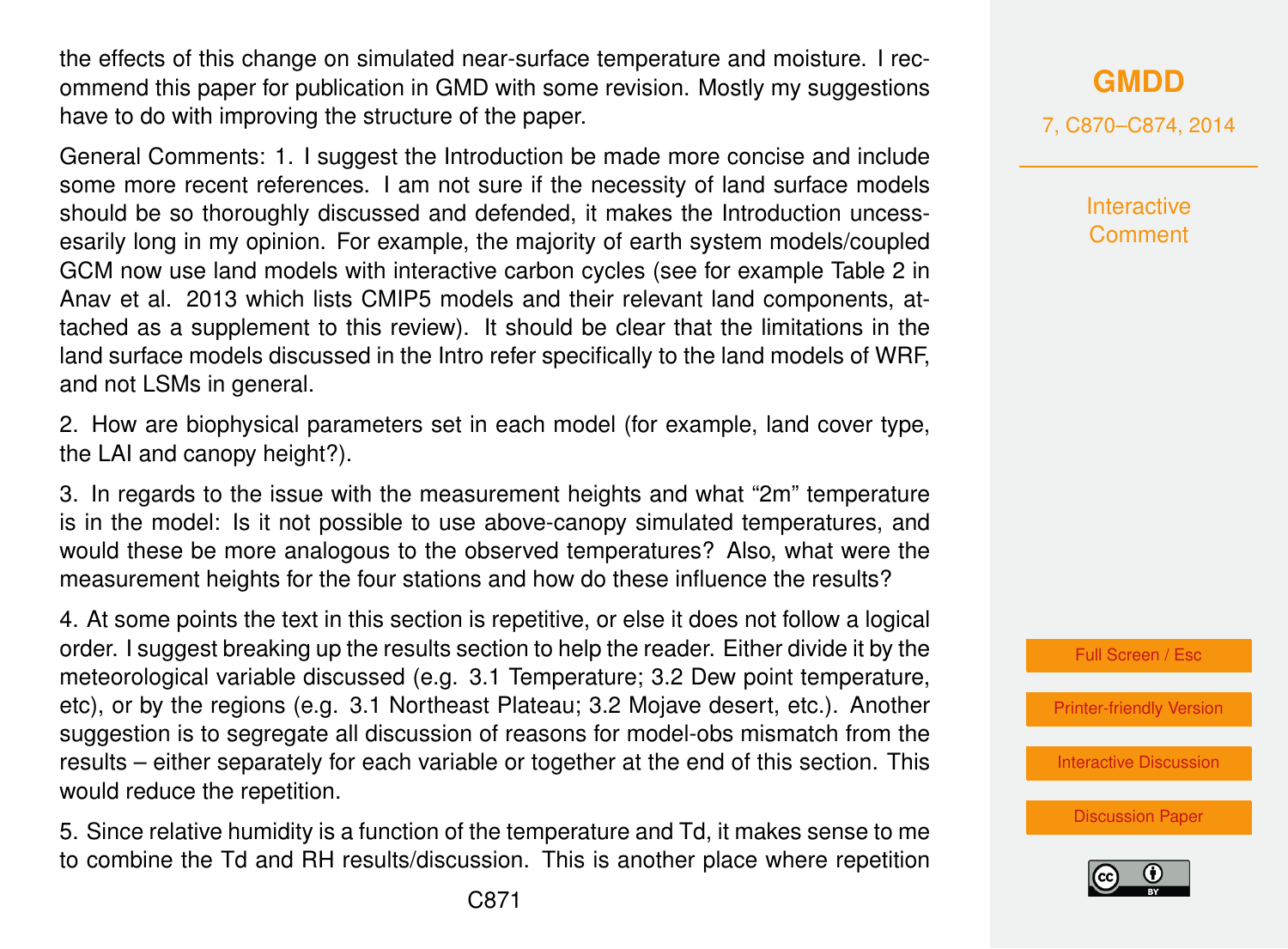could be reduced.

Specific comments Page 2834, Lines 13-16: It is not clear to me how the study addressed objective 1, since model parameters are barely covered in this paper.

Pg. 2834, Lines 1-2: "The mass-based terrain following coordinate in WRF improves the surface processes." This sentence is vague, which surface processes are improved with the terrain-following coordinate?

Page 2840, Line 28: Precipitation is not included in the results/discussion.

Page 2841, Lines 16-22: Figure 4 is not entirely necessary. The reasoning behind only using days with 24 hours of data is well explained and well justified without these sentences and the figure.

Page 2842: For the reader unaccustomed to maps of California, it would be helpful to explain where the Central Valley is – for example by stating that it is seen as the oval region of relatively warm temperatures (if true . . .). Otherwise, if Fig. 2 included a topographic map it would probably be more clear where the valley is.

Page 2843 Line 12-14: Related to the above, the meaning of this sentence is not entirely clear if you don't know exactly where the Central Valley is. The LAI is highest in the middle of the Central Valley, so ACASA simulates a higher latent heat flux and cooler temperatures than NOAH. Even though NOAH is a big-leaf model, does it scale the fluxes to get canopy level fluxes (i.e. by leaf area index or absorbed PAR)? And are the LAIs the same for NOAH and ACASA?

Page 2843, Lines 27-29: How are LAI values in ACASA determined?

Page 2844, Line  $24 -$  Page 2845, Line 2: What is the height of the lowest sigma layer? Also can it be shown that the turbulent mixing is lower in ACASA or is this just conjecture? Do the two models have similar night-time sensible heat fluxes?

Page 2845, Line 24-25: Is this a typo, it seems visible in Fig. 6 that the diurnal range

7, C870–C874, 2014

**Interactive Comment** 

Full Screen / Esc

[Printer-friendly Version](http://www.geosci-model-dev-discuss.net/7/C870/2014/gmdd-7-C870-2014-print.pdf)

[Interactive Discussion](http://www.geosci-model-dev-discuss.net/7/2829/2014/gmdd-7-2829-2014-discussion.html)

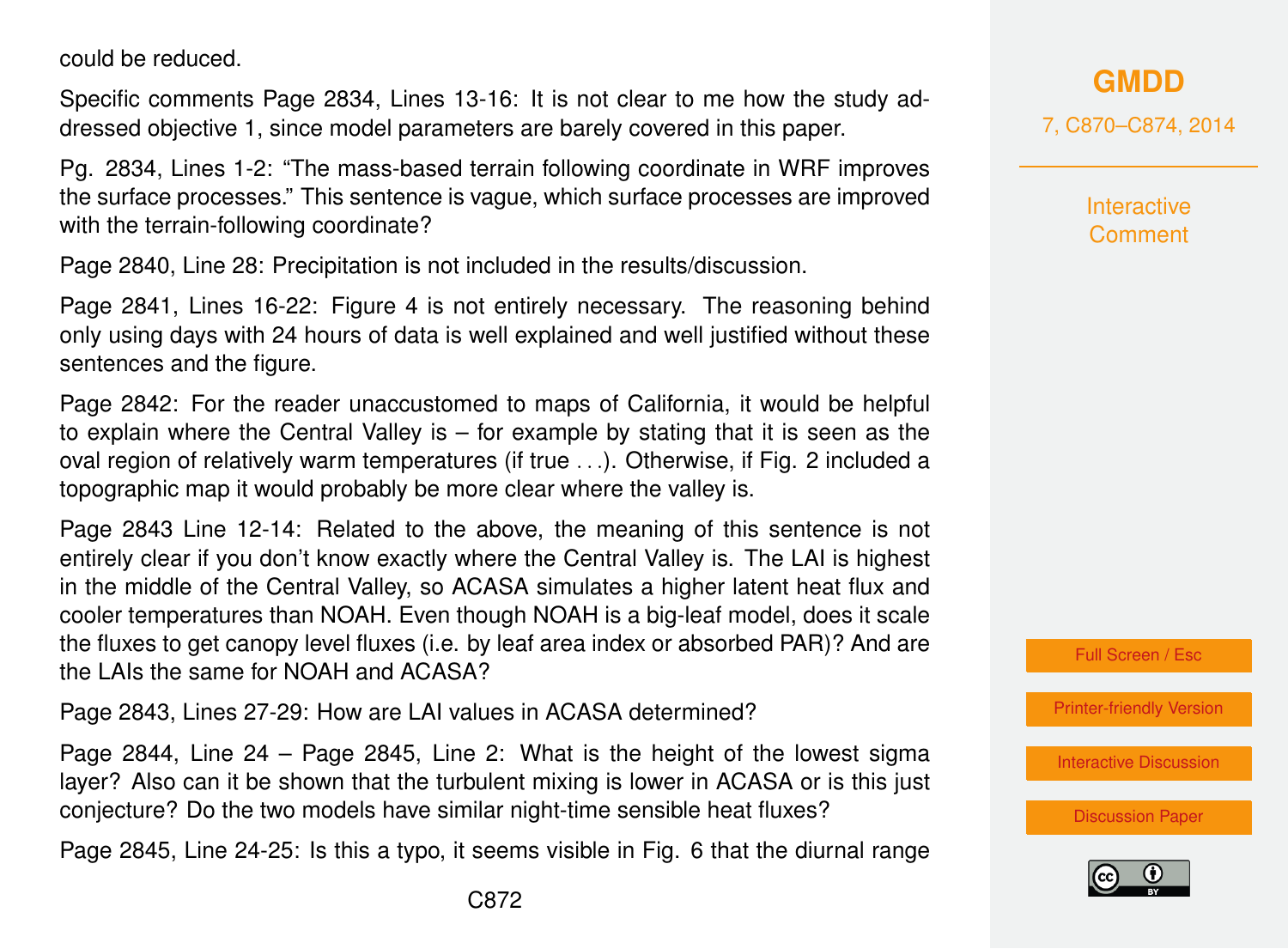is smaller in WRF-ACASA.

Page 2845, Line 29: I do not see a warm bias in NOAH during these times at the MC site.

Page 2848: I am not sure what Table 2/Figure 9 add. Through the rest of the paper, there are 4 basins discussed and now there are 13 – how do these relate? It seems this figure just confirms the previous analysis. If it's retained, the authors should show the equation used for the Degree of Agreement statistic. Also, in Fig. 9 the convention used in the other figures of red for WRF-NOAH and blue for WRF-ACASA is reversed.

Page 2850, Line 5: The choice of land surface model clearly does affect the simulation (as is shown in Fig. 10-11), but maybe not the overall basin-wide biases.

Page 2850, Line 8: What is meant by "This" at the beginning of the sentence? Do you mean the poor model performance in both NOAH and ACASA? It is a little unclear since the previous sentence addresses atmospheric processes, but this sentence refers to surface properties. Also the following sentence is hard to understand as its written.

Figure/Table Comments: 1. Fig. 2: Replace the numbers in Fig. 2a with labels for each vegetation type.

2. Figures 6 and 10 would be easier to interpret as difference plots (ie: Show the Model-Observations for each model). Or, plot the daily averages in Figures 6 and 10 since the diurnal cycle is examined in Figures 7 and 11.

3. It would be useful for the four basins to be shown in Fig. 2 or 3.

4. Fig. 3: Show the 4 stations used in the analysis in a different color/symbol.

5. Table 1: Remove the column for "Vegetation" since these numbers have little meaning to non-ACASA users.

Technical comments: Page 2850, Line 13: Typo ("pervious") Page 2849, Line 28: Remove the first part of this sentence ( "Figure 12 shows . . . surface temperature,").

**[GMDD](http://www.geosci-model-dev-discuss.net)**

7, C870–C874, 2014

**Interactive Comment** 

Full Screen / Esc

[Printer-friendly Version](http://www.geosci-model-dev-discuss.net/7/C870/2014/gmdd-7-C870-2014-print.pdf)

[Interactive Discussion](http://www.geosci-model-dev-discuss.net/7/2829/2014/gmdd-7-2829-2014-discussion.html)